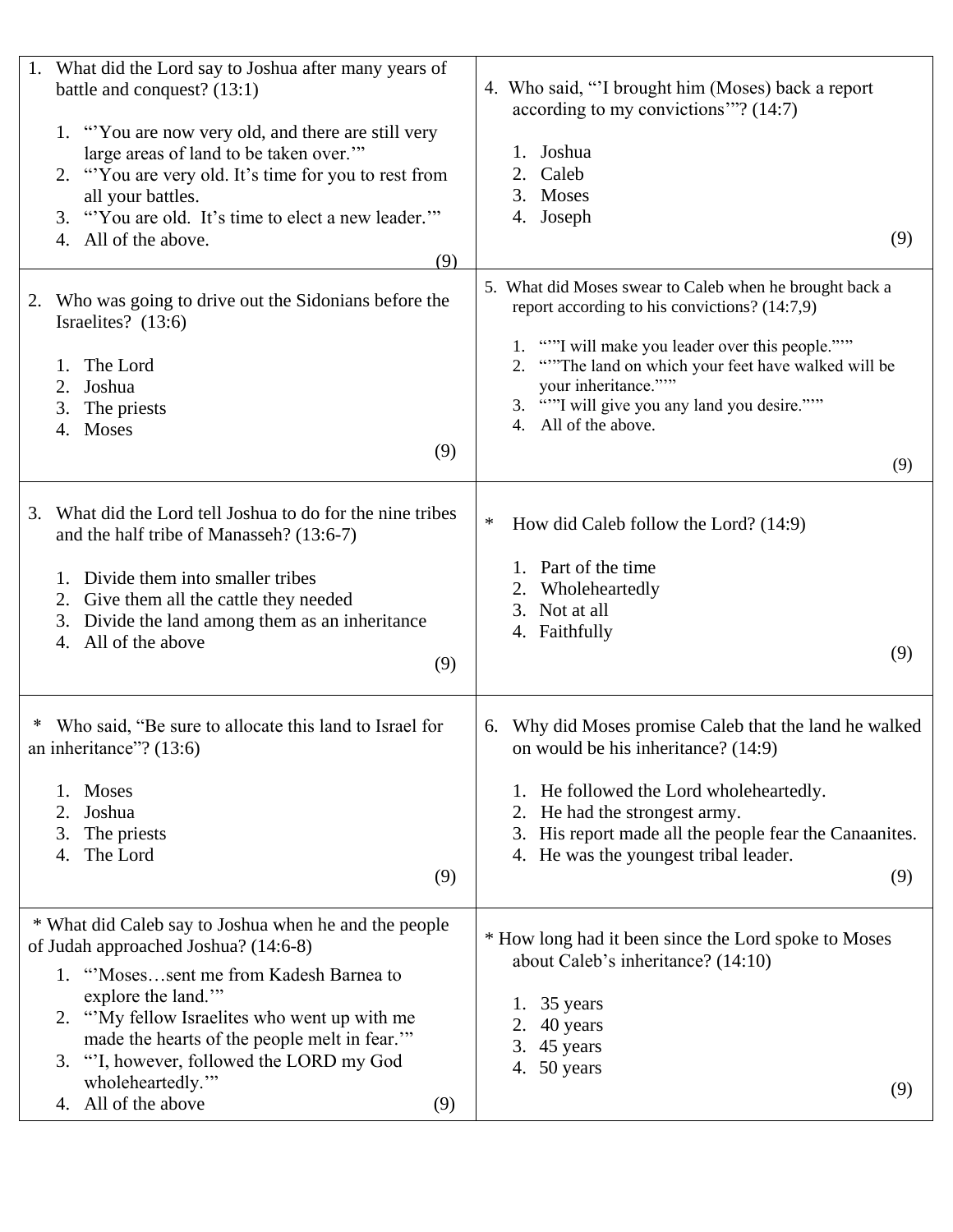| 4. Who said, "I brought him (Moses) back a report<br>according to my convictions"? (14:7)<br>1. Joshua<br>2. Caleb<br>3. Moses<br>4. Joseph<br>(9)                                                                                                                                                                          | 1. What did the Lord say to Joshua after many years of<br>battle and conquest? (13:1)<br>1. "You are now very old, and there are still<br>very large areas of land to be taken over."<br>2. "You are very old. It's time for you to rest from<br>all your battles.<br>3. "You are old. It's time to elect a new leader."<br>4. All of the above.<br>(9)     |
|-----------------------------------------------------------------------------------------------------------------------------------------------------------------------------------------------------------------------------------------------------------------------------------------------------------------------------|-------------------------------------------------------------------------------------------------------------------------------------------------------------------------------------------------------------------------------------------------------------------------------------------------------------------------------------------------------------|
| 5. What did Moses swear to Caleb when he brought<br>back a report according to his convictions? (14:7,9)<br>1. ""I will make you leader over this people."""<br>2. ""The land on which your feet have walked<br>will be your inheritance."""<br>3. ""I will give you any land you desire."""<br>4. All of the above.<br>(9) | Who was going to drive out the Sidonians before the<br>2.<br>Israelites? (13:6)<br>1. The Lord<br>Joshua<br>2.<br>The priests<br>3.<br>4. Moses<br>(9)                                                                                                                                                                                                      |
| ∗<br>How did Caleb follow the Lord? (14:9)<br>1. Part of the time<br>2. Wholeheartedly<br>3. Not at all<br>4. Faithfully<br>(9)                                                                                                                                                                                             | What did the Lord tell Joshua to do for the nine tribes<br>3.<br>and the half tribe of Manasseh? (13:6-7)<br>1. Divide them into smaller tribes<br>2. Give them all the cattle they needed<br>3. Divide the land among them as an inheritance<br>4. All of the above<br>(9)                                                                                 |
| 6. Why did Moses promise Caleb that the land he<br>walked on would be his inheritance? (14:9)<br>1. He followed the Lord wholeheartedly.<br>2. He had the strongest army.<br>3. His report made all the people fear the<br>Canaanites.<br>4. He was the youngest tribal leader.<br>(9)                                      | Who said, "Be sure to allocate this land to Israel for<br>an inheritance"? (13:6)<br>1. Moses<br>2.<br>Joshua<br>The priests<br>3.<br><b>The Lord</b><br>4.<br>(9)                                                                                                                                                                                          |
| * How long had it been since the Lord spoke to Moses<br>about Caleb's inheritance? (14:10)<br>1. $35$ years<br>2. 40 years<br>3. 45 years<br>4. 50 years<br>(9)                                                                                                                                                             | * What did Caleb say to Joshua when he and the people<br>of Judah approached Joshua? (14:6-8)<br>4. "Mosessent me from Kadesh Barnea to<br>explore the land."<br>5. "My fellow Israelites who went up with me<br>made the hearts of the people melt in fear."<br>6. "I, however, followed the LORD my God<br>wholeheartedly."<br>4. All of the above<br>(9) |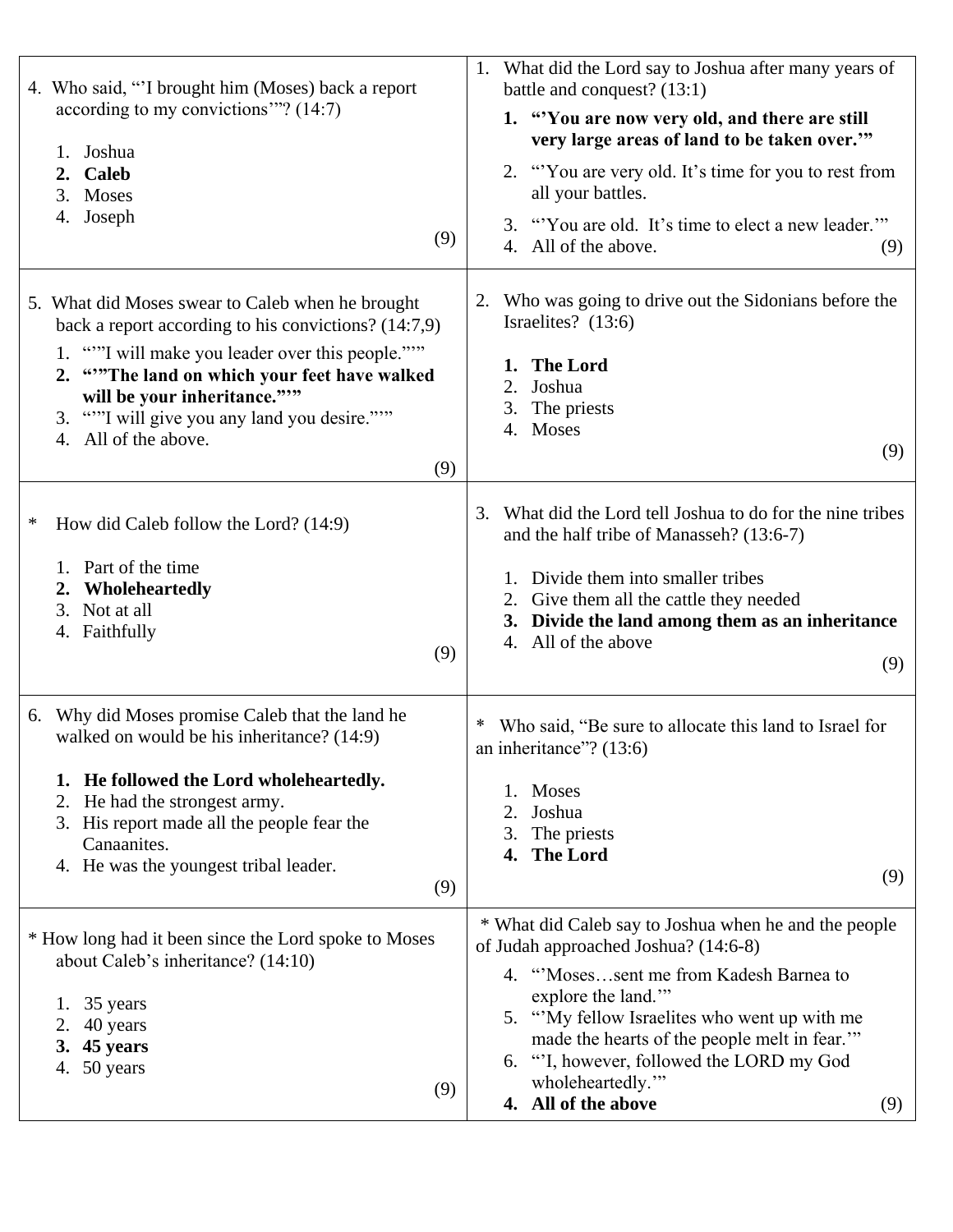| How strong did Caleb say he was? (14:11)<br>∗<br>1. Strong enough to fight for three days straight<br>2. As strong as the entire Israelite army<br>3. As strong as he was the day Moses sent him out<br>4. All of the above<br>(9)                   | $\ast$<br>Finish this verse: "And whatever you do, whether in<br>word or deed," (Colossians 3:17)<br>1. "do it all to the best of your ability."<br>2. "do it all in the name of the Lord Jesus, giving<br>thanks to God the Father through him."<br>3. "do it with a joyful attitude."<br>4. "do it with God's help. Give thanks to him."<br>(9) |
|------------------------------------------------------------------------------------------------------------------------------------------------------------------------------------------------------------------------------------------------------|---------------------------------------------------------------------------------------------------------------------------------------------------------------------------------------------------------------------------------------------------------------------------------------------------------------------------------------------------|
| *<br>What promise did the Lord give to Caleb? (14:12)<br>To give Caleb all the cattle and sheep he wanted<br>1.<br>To give Caleb the hill country<br>2.<br>To show Caleb how to defeat the Canaanites<br>3.<br>4. All of the above<br>(9)            |                                                                                                                                                                                                                                                                                                                                                   |
| What land did Joshua give to Caleb? (14:13)<br>*<br>The land of Manasseh<br>1.<br>The land of Hebron<br>2.<br>The land of Reubenites<br>3.<br>4. All the land already given to the other tribes.<br>(9)                                              |                                                                                                                                                                                                                                                                                                                                                   |
| Why has Hebron belonged to Caleb ever since?<br>7.<br>(14:14)<br>Caleb won the land in a battle<br>Caleb served the gods of Hebron<br>2.<br>Caleb followed the Lord wholeheartedly<br>3.<br>4. Caleb was elected king over the land of Hebron<br>(9) |                                                                                                                                                                                                                                                                                                                                                   |
| 8. What had rest from war? (14:15)<br>The land<br>1.<br>The Canaanites' cattle<br>2.<br>The Canaanites' sheep<br>3.<br>All of the above<br>4.<br>(9)                                                                                                 |                                                                                                                                                                                                                                                                                                                                                   |